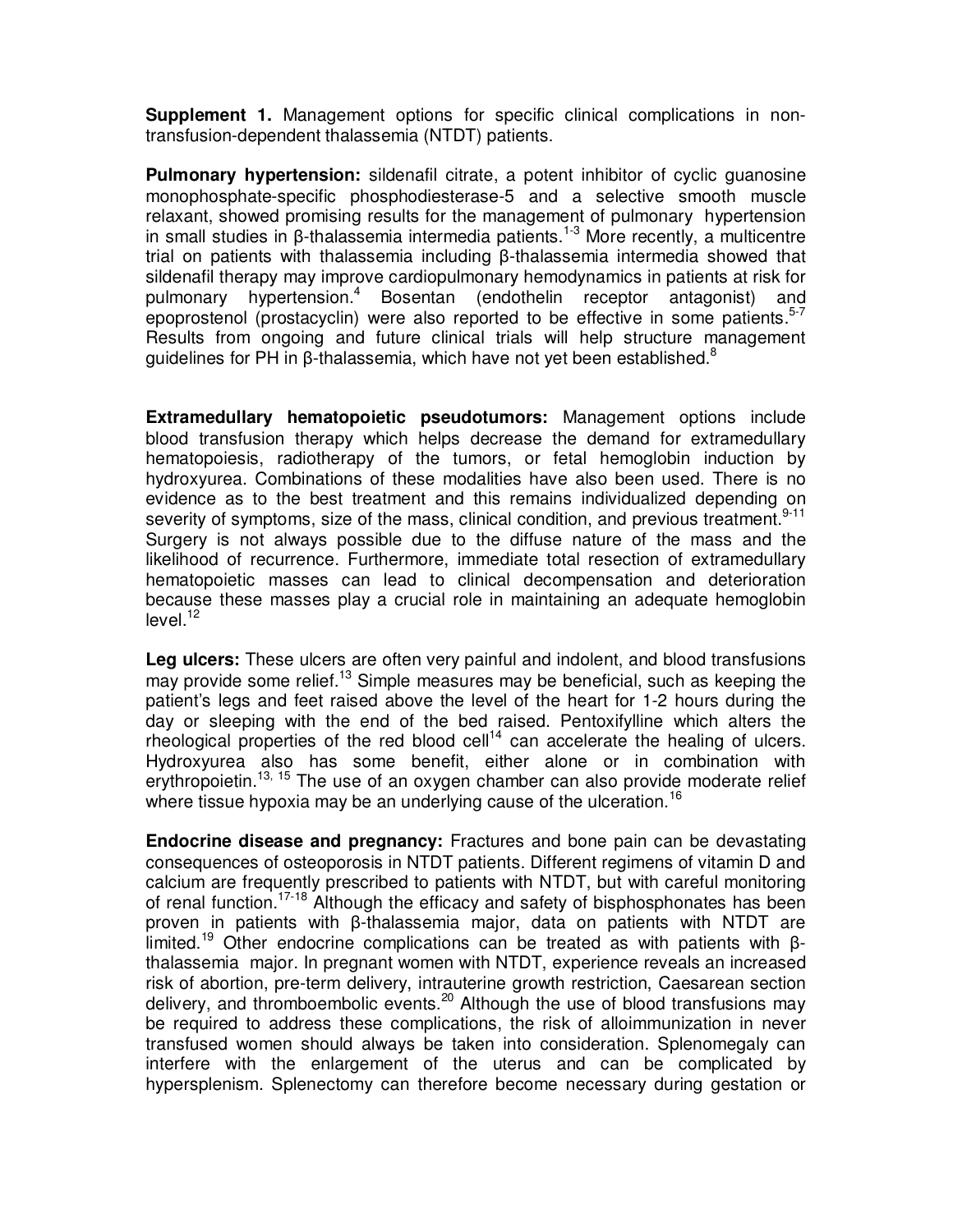after delivery. Anticoagulation should be considered especially in women with additional prothrombotic risk factors.<sup>21</sup>

**Thrombotic disease:** Unfortunately, there are no available results from trials on anticoagulant or antiplatelet therapy in patients with thalassemia. However, a lower recurrence rate of thrombotic events in β-thalassemia intermedia patients who took aspirin after their first event, when compared to those who did not, suggests a potential role for aspirin in this setting.<sup>22</sup> Moreover, the high prevalence of silent strokes in patients with elevated platelet counts calls for interventional trials evaluating the role of aspirin therapy.<sup>23</sup>

**Hemolytic crisis:** These commonly occur in hemoglobin H disease, but more so in non-deletional forms. Sudden, severe anemia following even mild febrile illness frequently occurs. In addition to febrile events, pregnancy often is associated with unexpected falls in hemoglobin levels. Immediate intervention is necessary and management includes blood transfusion, adequate hydration, correction of blood electrolytes, control body temperature, and identifying and treating the cause of infection.<sup>24</sup>

## **References**

1. Littera R, La Nasa G, Derchi G, Cappellini MD, Chang CY, Contu L. Longterm treatment with sildenafil in a thalassemic patient with pulmonary hypertension. Blood. 2002;100(4):1516-7.

2. Derchi G, Forni GL, Formisano F, Cappellini MD, Galanello R, D'Ascola G, et al. Efficacy and safety of sildenafil in the treatment of severe pulmonary hypertension in patients with hemoglobinopathies. Haematologica. 2005;90(4):452-8.

3. Correale M, De Rosa F, Ieva R, Di Biase M, Brunetti ND. Long-term treatment with high-dose of sildenafil in a thalassemic patient with pulmonary hypertension. Monaldi Arch Chest Dis. 2012;78(2):105-6.

4. Morris CR, Kim H-Y, Wood JC, Trachtenberg F, Klings ES, Porter JB, et al. Sildenafil therapy in patients with thalassemia and an elevated tricuspid regurgitant jet velocity (TRV) on doppler echocardiography at risk for pulmonary hypertension: report from the thalassemia clinical research network [abstract]. Blood. 2012;120(21):1023.

5. Musallam KM, Taher AT, Rachmilewitz EA. beta-Thalassemia Intermedia: A Clinical Perspective. Cold Spring Harb Perspect Med. 2012;2(7):a013482.

6. Anthi A, Tsangaris I, Hamodraka ES, Lekakis J, Armaganidis A, Orfanos SE. Treatment with bosentan in a patient with thalassemia intermedia and pulmonary arterial hypertension. Blood. 2012;120(7):1531-2.

7. Tam DH, Farber HW. Pulmonary hypertension and beta-thalassemia major: report of a case, its treatment, and a review of the literature. Am J Hematol. 2006;81(6):443-7.

8. Morris CR, Vichinsky EP. Pulmonary hypertension in thalassemia. Ann N Y Acad Sci. 2010;1202:205-13.

9. Haidar R, Mhaidli H, Taher AT. Paraspinal extramedullary hematopoiesis in patients with thalassemia intermedia. Eur Spine J. 2010;19(6):871-8.

10. Chehal A, Aoun E, Koussa S, Skoury H, Taher A. Hypertransfusion: a successful method of treatment in thalassemia intermedia patients with spinal cord